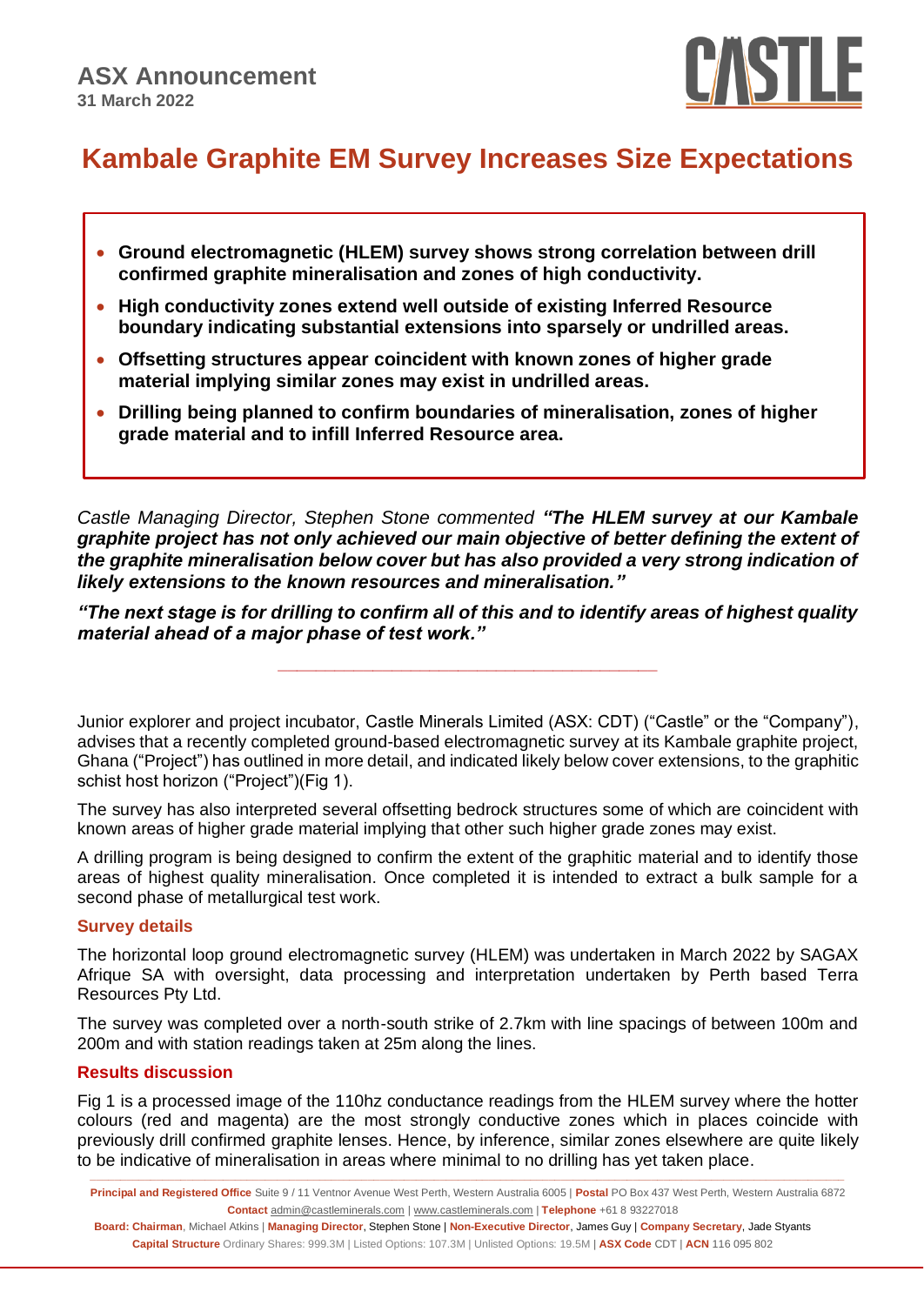#### **Fig 1: HLEM Survey image showing distinct zones of high conductance associated with drill-confirmed areas of graphite mineralisation and extending into areas of minimal to no drilling. Northwest trending structures appear associated with known areas of higher grade material**

(Intercepts are Total Carbon %)(Refer to ASX releases 24 July, 24 August and 17 September 2012)

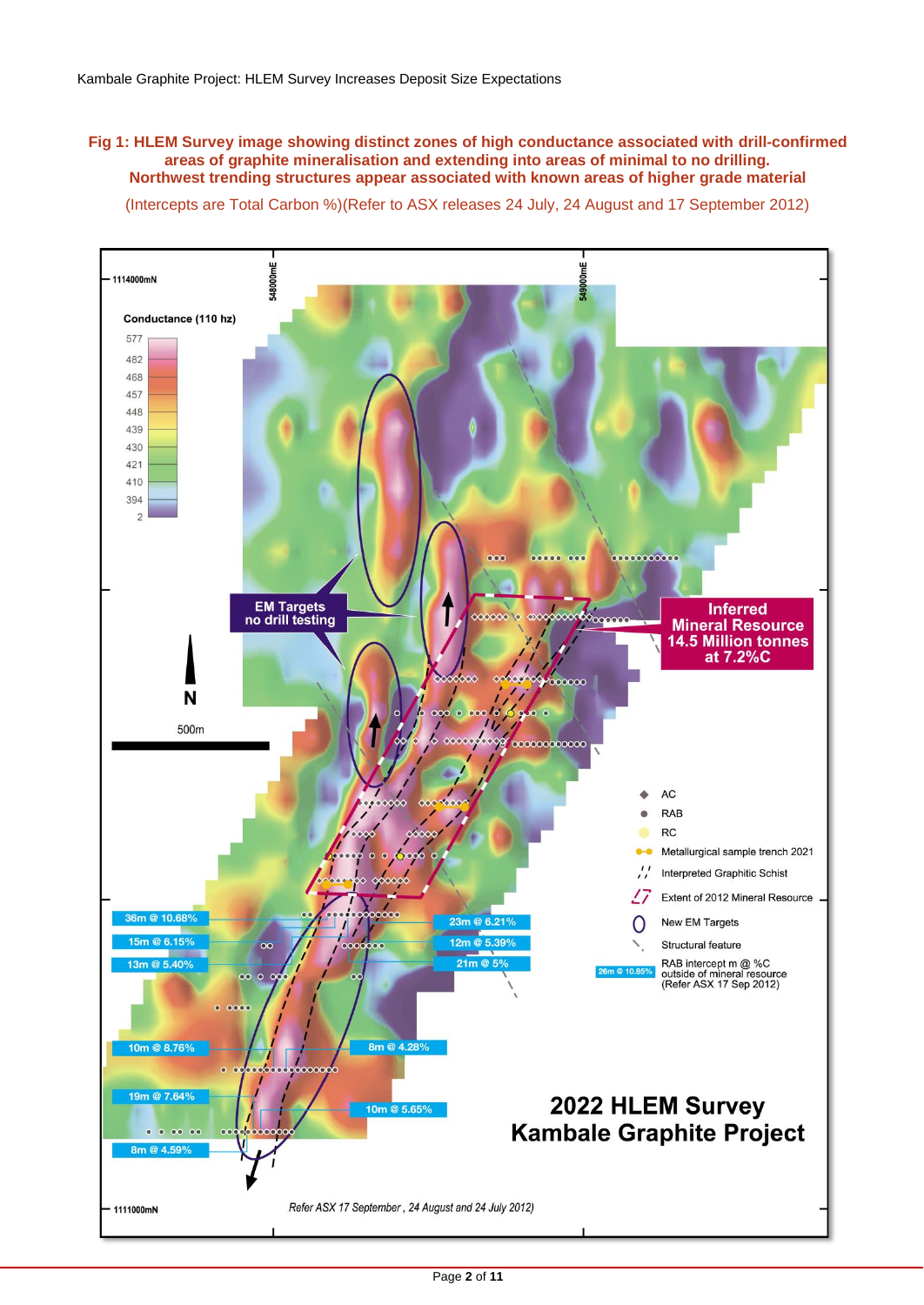There appear to be quite extensive north and south extensions outside of the existing Kambale graphite Inferred Resource (refer Table 1 below). This implies that the Kambale graphite resource could be materially extended with additional drilling.

On the far western side of the survey area, a 1.3km north-south trending conductor has never been drill tested whilst drilling on the northern extent of the Kambale resource appears not to have extended far enough west and clearly remains open to the north for at least 200m.

A strong conductor has also been confirmed south of the current Inferred Resource indicating that the resource could be extended an additional 900m. This is supported by wide-spaced RAB drilling completed by Castle in 2012 (refer ASX 17 September 2012) which returned several robust graphite intercepts at shallow depth. These will be followed up in the next phase of drilling.

#### **Enrichment zones**

An interpreted series of north-north-west trending structures that intersect and possibly offset the graphitic schist zones will be investigated for their association with higher grade zones, most likely occurring as a result of remobilisation of graphite along these shears.

## **Project background**

The Kambale graphite deposit was identified in the 1960s by Russian geologists prospecting for manganese.

The Russians geologists undertook a program of trenching and drilled 25 holes to a maximum depth of 25m. A subsequent report noted "two main zones of graphitic schists averaging around 10% to 15% graphite within which there were higher grade zones and that the graphite is the flaky variety with fine crystals (usually less than 0.25mm)." Report on the Geology and Minerals of the South Western Part of the Wa Field Sheet, Pobedash, I.D. 1991.

The mineralisation consists of north-east trending, sub-parallel zones of meta-sediment which is host to the fine flake graphite. The Lower Proterozoic Birimian (~2.2Ma) meta sedimentary rocks, namely phyllites, and quartz - biotite schists, generally trend north-easterly and dip between 50 $^{\circ}$  and 75 $^{\circ}$  to the north west.

The genesis of the flake graphite in Kambale is believed to be the result of high-grade metamorphism (amphibolite-granulite facies), which has converted trapped amorphous carbon into the characteristic fine crystalline layers.

Castle reviewed this historical work and a wide-spaced, regional-scale electromagnetic survey dataset inherited from previous licence holder, Newmont Limited. This work outlined a roughly elongate, northsouth orientated, ~10km long region considered prospective for graphitic schist horizons which may host multiple lenses of graphite mineralisation, similar to what is already outlined from drilling and trenching at Kambale. These lenses or horizons can vary in length and be up to 50m wide, creating substantial deposits of graphite.

Encouraged by firm graphite prices in 2012, Castle undertook three consecutive phases of drilling comprising RAB (251 holes, 5,621m), aircore (89 holes, 2,808m) and reverse circulation (3 holes, 303m). Mapping noted occasional outcrops of manganese and graphitic schist as well as graphite in termite mounds.

Following the completion of the first two phases of Castle's drilling, an independent Mineral Resource estimate defined a maiden inferred resource (JORC 2004) of 14.4Mt at 7.2%C (graphitic carbon) for 1.03Mt contained graphite, including 6.0Mt @ 8.6%TC for 0.52Mt contained graphite (JORC 2004)(Table 1)(refer ASX release 24 July 2012). This extended over a strike of 1.25km and to a maximum depth of 110m.

The third phase of drilling extended mineralisation to a total strike length of 2km.

In 2012 Castle undertook a very limited program of test work on RC chips, which was not an ideal sample, and returned mixed results. Thereafter, little work was undertaken until the more recent improvement in graphite prices prompted a re-evaluation of the Project in early 2021.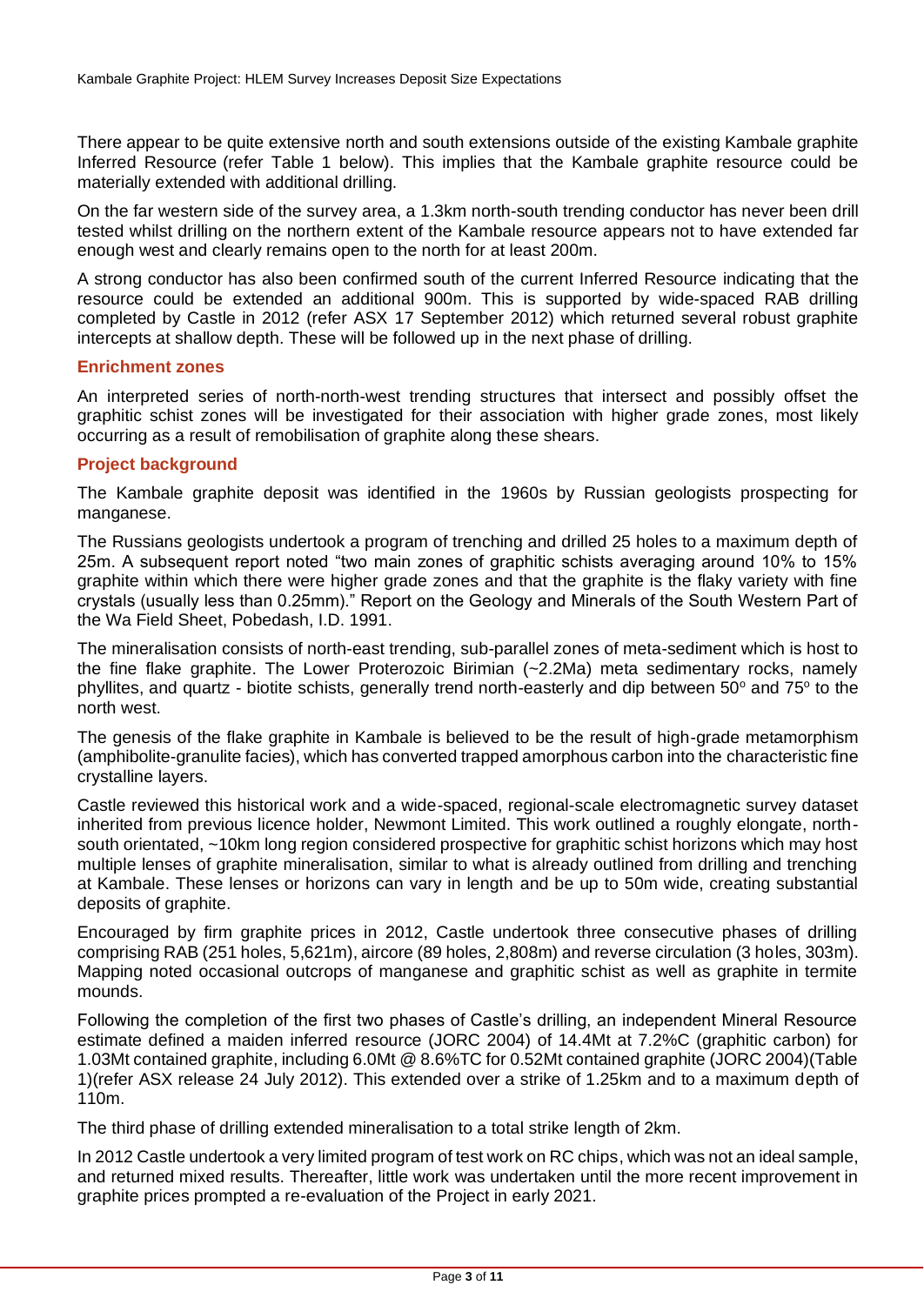## **Graphite market**

The graphite market is diverse and specialised with each sector requiring graphite concentrates with specific qualities. Deposit type, size and geometry, flake size, shape, grade and purity / impurity type of the graphite, along with production costs, proximity to specific market, supply logistics, jurisdiction and many other factors all combine to determine the commercial viability of a particular deposit.

The current consensus is that the multi-sector global demand for graphite is supportive of a medium to long-term positive outlook for the mineral.

The reader is directed to numerous recent publications, conference proceedings, market research papers and corporate websites of companies engaged in graphite exploration, project development or production for informed commentary and analysis of the graphite market.

#### **Licencing**

The Project is located within a 137km<sup>2</sup> prospecting licence (PL10/47) held by Carlie Mining Limited, a wholly owned subsidiary of Castle, registered in Ghana. The Government of Ghana has the right to acquire a 10% free carried interest in all licenses in Ghana and is entitled to a 5% Gross Royalty on production.

The Kambale licence is currently progressing through a renewal process. Following an offer of the licence renewal by Ghana MINCOM, statutory consideration and annual ground rents were paid. Receipt of the licence agreement is now awaited.

#### **Logistics**

The Project is located 6km west of the Upper West region capital of Wa which is 400km north, via good sealed roads, of a major rail head at Kumasi. It is then approximately 240km by rail to the international port of Tema, 30km west of the capital Accra, which provides direct access to global export markets. An alternative international port at Sekondi - Takoradi is located approximately 230km west of Accra.

The Wa region has an excellent infrastructure comprising a commercial airport, reliable grid power, water and many other services.

Ghana is an established and safe mining jurisdiction with a well-trained and very capable minerals industry workforce. Its mining services and supply sector is strong and the national and local infrastructure is generally excellent with grid power, water, sealed roads, transport and commercial air services locally at Wa.

#### **ESG**

Castle management and its in-country representatives have spent over 12 years successfully operating in Ghana and in particular its Upper West region where they have established an excellent reputation for creating numerous employment and small business opportunities, community engagement, the promotion of youth and women's development, managing community expectations, maintaining the highest environmental operating standards whilst always respecting local culture and laws.

Authorised for release to ASX by the Board of Castle Minerals Limited:

**Stephen Stone** Managing Director [stone@castleminerals.com](mailto:stone@castleminerals.com) +61 (0)418 804 564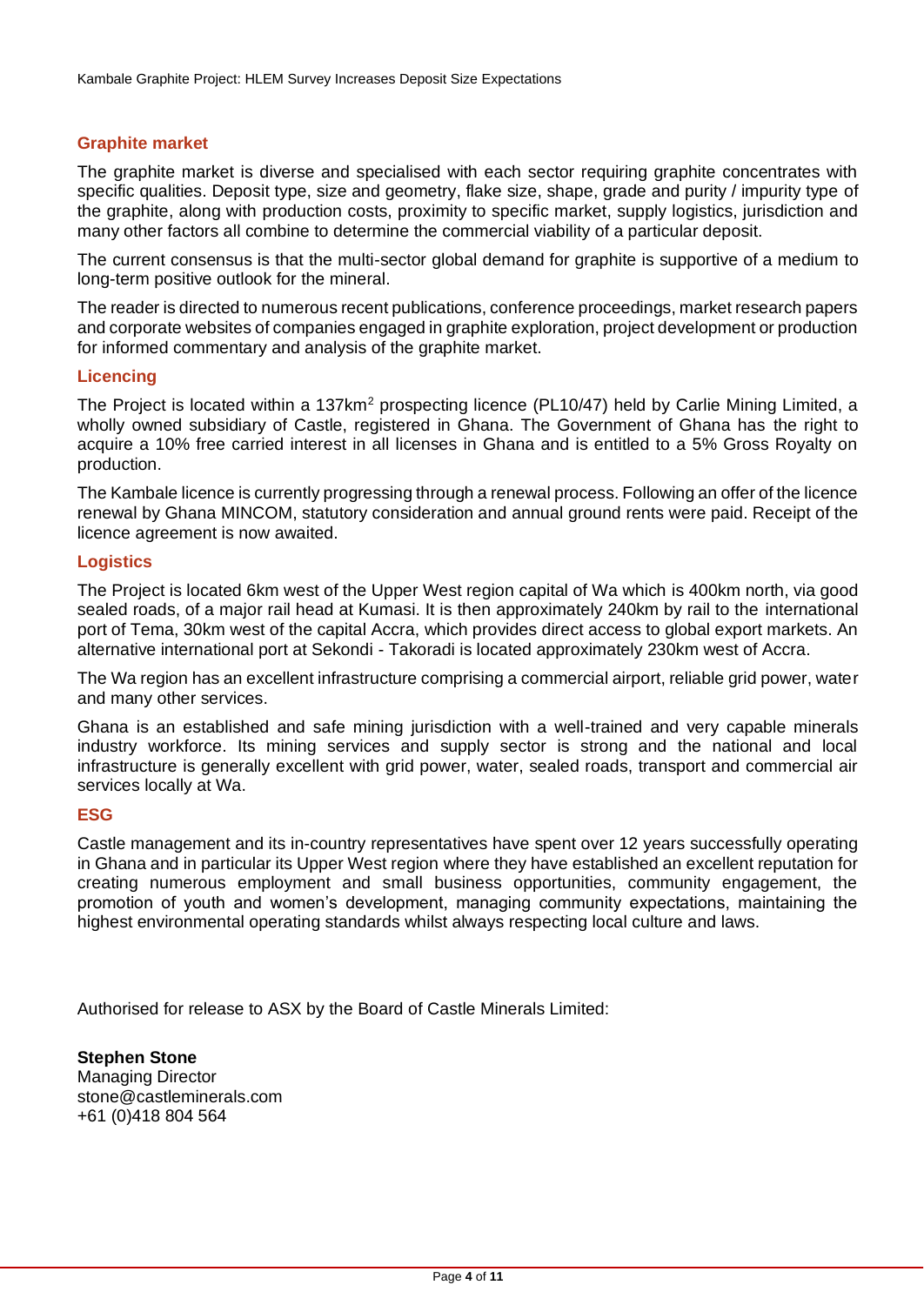## **MINERAL RESOURCE ESTIMATE**

## **Table 1: Kambale Project Inferred Mineral Resource Estimate (5%C cut-off grade) (JORC 2004)**

(Refer ASX release 24 July 2012)

| Type                  | <b>Tonnes (Mt)</b> | <b>Graphitic Carbon (%)</b> | <b>Contained Carbon (t)</b> |
|-----------------------|--------------------|-----------------------------|-----------------------------|
| Oxide Material        | 3.4                | 7.1                         | 243,000                     |
| <b>Fresh Material</b> | 11.0               | 7.2                         | 793,000                     |
| Total                 | 14.5               | 7.2                         | 1,036,000                   |

*NB: Errors may occur due to rounding*

The Mineral Resource estimate was made in July 2012 and complied with recommendations in the Australasian Code for Reporting of Mineral Resources and Ore Reserves (2004) by the Joint Ore Reserves Committee (JORC). Castle is not aware of any new information or data that materially affects the information included in the JORC 2004 Mineral Resource estimate and that all material assumptions and technical parameters underpinning the Mineral Resource estimate continue to apply.

The resource estimate released in July 2012 did not include any assumptions about mining, mining dilution, metallurgy or processing methods. No bulk density measurements were undertaken.

The Mineral Resource estimate is not compliant with Australian Code for Reporting of Exploration Results, Mineral Resource and Ore Reserves - 2012 edition. No additional technical work has been done since the Mineral Resource estimate was made. There is insufficient information available for the resource to be re-estimated to be compliant with the Australian Code for Reporting of Exploration Results, Mineral Resource and Ore Reserves - 2012 edition. It is possible that following additional technical work, and should a Competent Person be able to undertake a re-estimation of the Mineral Resource to comply with JORC Code 2012, that the Mineral Resource may materially change and/or reduce.

## **PREVIOUSLY REPORTED INFORMATION RELATING TO THIS RELEASE**

Additional details, where applicable, can be found in the releases referenced in this Report and/or in the following releases lodged by the Company with the ASX:

| <b>Headline</b>                                                                    | <b>Date</b>       |
|------------------------------------------------------------------------------------|-------------------|
| EM Survey Commences at Kambale Graphite Project Ghana                              | 14 March 2022     |
| <b>Encouraging Graphite Test Work Results</b>                                      | 21 September 2021 |
| Kambale Graphite Test Work Update                                                  | 5 August 2021     |
| <b>Graphite Test Work Underway</b>                                                 | 3 June 2021       |
| Castle to Reappraise Kambale Graphite Project, Ghana                               | 15 March 2021     |
| Drilling Doubles Strike length of Kambale Graphite Deposit                         | 17 September 2012 |
| Metallurgy Test Work Confirms Commercial Potential of Kambale Graphite<br>Deposits | 3 September 2012  |
| High Grade Graphite intercepts Extend Kambale Deposit                              | 24 August 2012    |
| Maiden Resource Confirms Kambale as One of World's Largest Graphite<br>Deposits    | 24 July 2012      |
| Large High Grade Deposit Confirmed at Kambale                                      | 6 July 2012       |
| Extensive Zones of High Grade Graphite Intersected                                 | 9 May 2012        |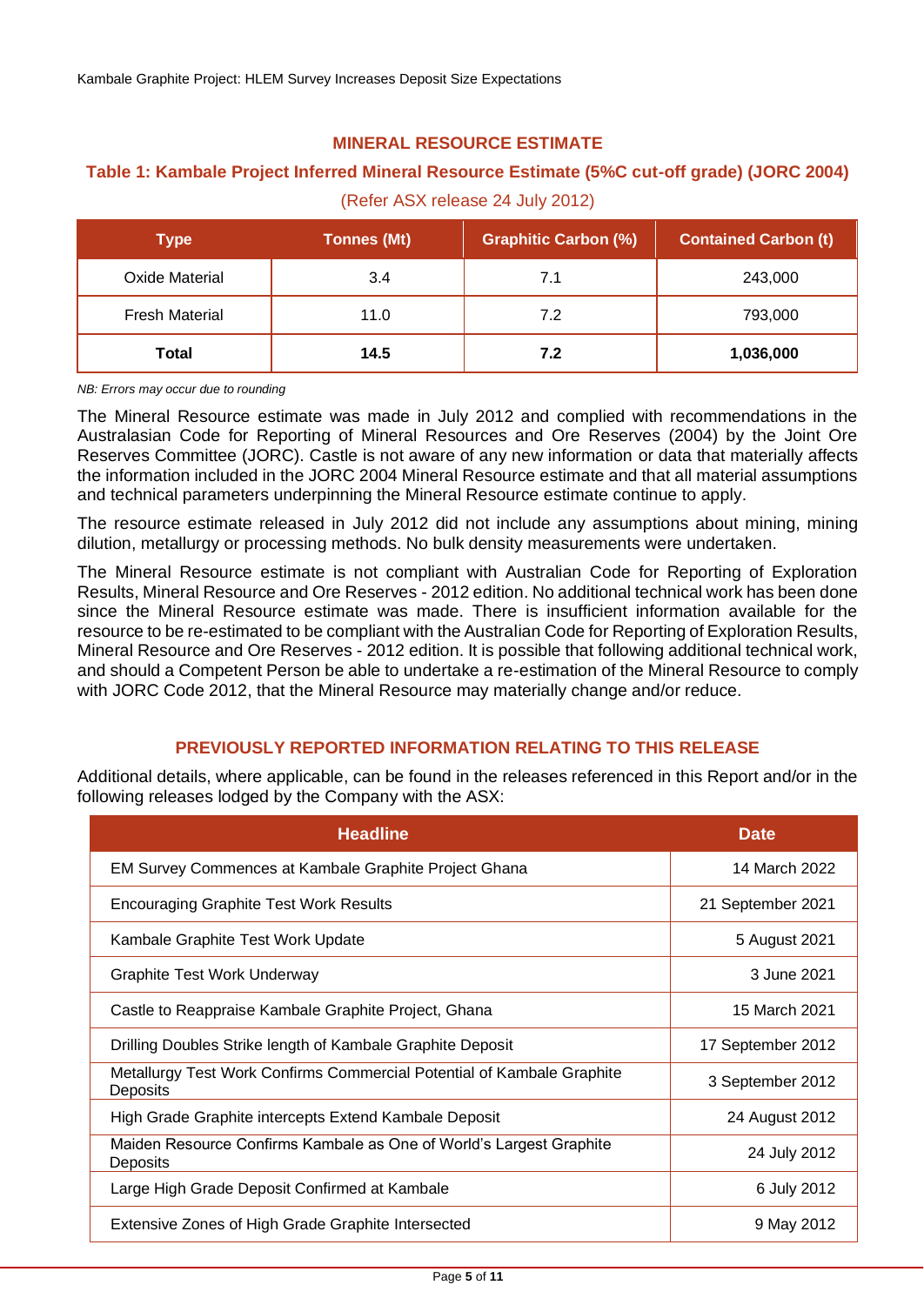## **About Castle Minerals Limited**

Castle Minerals Limited is an Australian Securities Exchange (ASX: CDT) listed and Perth, Western Australia headquartered company with interests in several projects in Western Australia and Ghana that are prospective for battery metals (lithium and graphite), base metals and gold.

The **Earaheedy Basin** project encompasses terrane prospective for base and precious metals in the Earaheedy and Yerrida basins base metals provinces. The project comprises the **Withnell, Terra Rossa** and **Tableland** sub-projects. The Withnell application is adjacent to the evolving Chinook-Magazine zinclead project of Rumble Resources Ltd (ASX: RTR) and north of the Strickland Metals Limited (ASX: STK) Iroquois prospect. The four Terra Rossa applications are east of the Thaduna copper deposits.

The **Beasley Creek** project lies on the northern flanks of the Rocklea Dome in the southern Pilbara. The strategy is to define orogenic-style, structurally controlled gold targets within the various Archean sequences. The sheared granite - greenstone contact and the "Paulsen Gold Mine" type setting within the gabbro/dolerite units that intrude the Hardey Sandstone in the northern part of the project area, are also of particular interest.

The **Success Dome** project lies in the Ashburton structural corridor and is located midway between the Paulsen's and Ashburton gold deposits. It is prospective for gold and base metals. Major thrust faults and subparallel shear zones highlighted in the regional magnetic and gravity data, combined with additional detailed geophysics data from previous explorers, brought this available area to Castle's attention. A

The Polelle project (E51/1843, 162.5km<sup>2</sup>), 25km south of Meekatharra and 7km southeast of the operating Bluebird Mine, hosts a mainly obscured and minimally



explored greenstone belt. The belt is comprised of a combination of prospective lithological units and major structural features including the Albury Heath shear which hosts the Albury Heath deposit immediately adjacent to the east boundary of Castle's licence. Aeromagnetic surveys have indicated that the southwest trending Albury Heath shear and a splay structure are traceable onto the Polelle project area for some 12km.

At the **Wanganui** project (E51/1703, 18.4km<sup>2</sup>), 33km south-west of the active Meekatharra mining centre and 15km south-west of the operating Bluebird gold mine, the opportunity is to test for down-plunge and along strike extensions to the existing Main Lode North and South deposits, as well as for other similar targets. The Main Lode mineralisation, which can be intermittently traced for at least 1km, is one of at least four structurally related mineralised zones.

The Wilgee Springs project (ELA70/5880, 120km<sup>2</sup>), along strike from and within the same metamorphic belt as the World-Class Greenbushes lithium mine, 25km to the south in Western Australia's South-Western region, provides an opportunity to explore using the latest geochemical and geophysical techniques for spodumene bearing pegmatites beneath a lateritic cover that has previously hampered exploration.

The **Woodcutters** project (ELA15/1847/1847, 242km<sup>2</sup>) is prospective for lithium bearing pegmatites, 25km southeast of the Bald Hill lithium mine in the Bald Hill pegmatite field region and 25km northwest of the Buldania lithium deposit.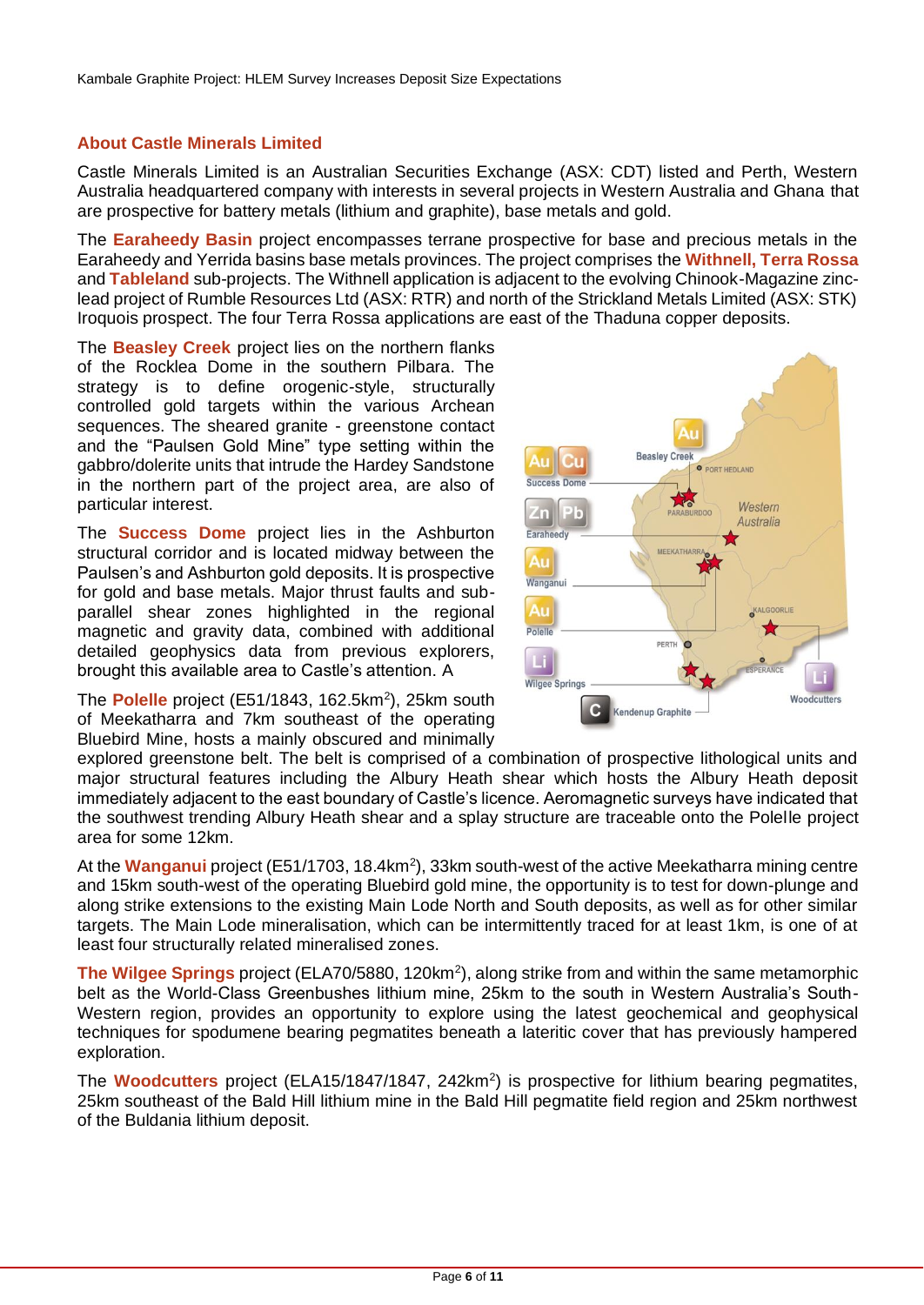The **Kendenup** project (EL70/5514/5963) comprises two granted licences encompassing the historical Kendenup graphite workings and the adjacent Martigallup graphite occurrences.

In **Ghana, West Africa**, Castle has a substantial and contiguous tenure position in the country's Upper West region. Ghana has a long history of gold exploration and mining with several world-class gold mining operations owned by Tier 1 mining companies. Castle's Ghana licence holdings encompass large tracts of highly prospective Birimian geological terrane, the host to many of West Africa's and Ghana's multi-million-ounce gold mines. The project area is also host to the open-ended **Kambale** graphite project for which test work on nearsurface samples produced a 96.4% total carbon fine flake graphite concentrate.

Castle retains a **4% net smelter precious metal royalty** over the adjacent Julie West licence, a key component of Azumah Resources Limited's Wa Gold Project.

The **Kambale graphite deposit** is at an early stage in its evaluation with little known about how extensive the deposit is or how the graphite quality varies within it. Work to date has been undertaken on an easily accessible area which may or may not be representative of the broader deposit once that is known.



To date, the area investigated at Kambale has produced from weathered samples a fine flake size concentrate of a potentially commercially acceptable grade at a reasonably high recovery. Definitive test work on fresh material and material from other parts of the deposit has yet to be undertaken.

## **Cautionary Statement**

All of Castle's projects in Australia are considered to be of grass roots or of relatively early-stage exploration status. There has been insufficient exploration to define a Mineral Resource. No Competent Person has done sufficient work in accordance with JORC Code 2012 to conclusively determine or to estimate in what quantities gold or other minerals are present. It is possible that following further evaluation and/or exploration work that the confidence in the information used to identify areas of interest may be reduced when reported under JORC Code 2012.

## **Forward Looking Statement**

Statements regarding Castle's plans, forecasts and projections with respect to its mineral properties and programs are forward-looking statements. There can be no assurance that Castle's plans for development of its mineral properties will proceed. There can be no assurance that Castle will be able to confirm the presence of Mineral Resources or Ore Reserves, that any mineralisation will prove to be economic or that a mine will be successfully developed on any of Castle's mineral properties. The performance of Castle may be influenced by a number of factors which are outside the control of the Company, its Directors, staff or contractors.

## **Competent Persons Statement**

The scientific and technical information in this Report that relates to the geology of the deposits and exploration results is based on information compiled by Mr Stephen Stone, who is Managing Director of Castle Minerals Limited. Mr Stone is a Member of the Australian Institute of Mining and Metallurgy and has sufficient experience which is relevant to the style of mineralisation and type of deposit under consideration and to the activity which he is undertaking to qualify as a Competent Person as defined in the 2012 Edition of the 'Australasian Code for Reporting of Exploration Results, Mineral Resources and Ore Reserves'. Mr Stone is the Qualified Person overseeing Castle's exploration projects and has reviewed and approved the disclosure of all scientific or technical information contained in this announcement that relates to the geology of the deposits and exploration.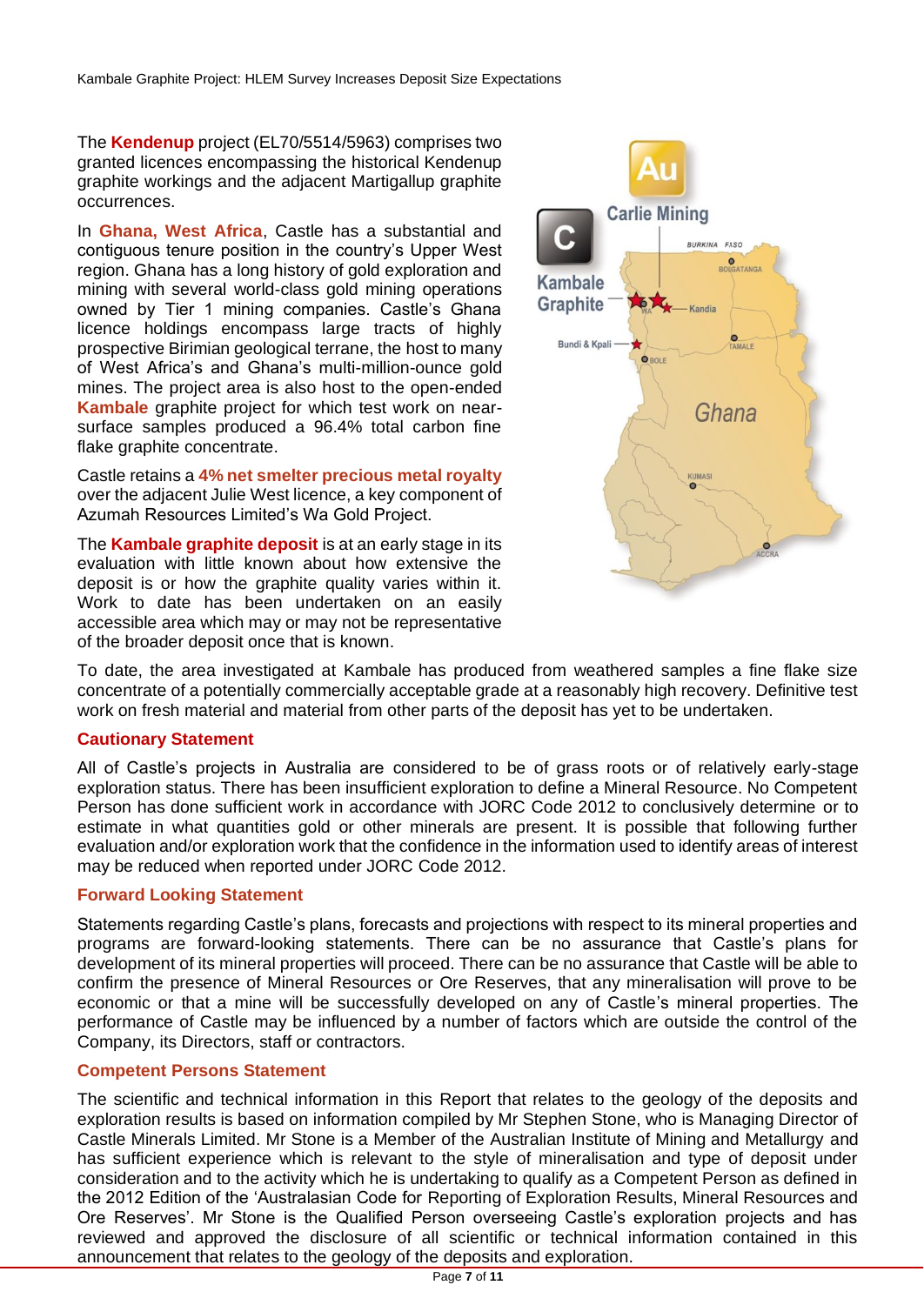### **Kambale Graphite Project: Ground HLEM Survey March 2022**  *Appendix: JORC Code 2012 Edition – Table 1 Section 1: Sampling Techniques and Data*

(Criteria in this section apply to all succeeding sections)

| <b>Criteria</b>                 | <b>JORC Code explanation</b>                                                                                                                                                                                                                                                                                                                                                                                                                                                                            | <b>Certified Person Commentary</b>                                                                                                                                |
|---------------------------------|---------------------------------------------------------------------------------------------------------------------------------------------------------------------------------------------------------------------------------------------------------------------------------------------------------------------------------------------------------------------------------------------------------------------------------------------------------------------------------------------------------|-------------------------------------------------------------------------------------------------------------------------------------------------------------------|
| <b>Sampling</b><br>techniques   | Nature and quality of sampling (e.g. cut channels,<br>random chips, or specific specialised industry<br>standard measurement tools appropriate to the<br>minerals under investigation, such as down hole<br>gamma sondes, or handheld XRF instruments,<br>etc). These examples should not be taken as<br>limiting the broad meaning of sampling.                                                                                                                                                        | Ground electromagnetic surveying is an industry<br>standard technique applicable for graphite exploration<br>due to the high electrical conductivity of graphite. |
|                                 | Include reference to measures taken to ensure<br>representivity and the appropriate<br>sample<br>calibration of any measurement tools or systems<br>used.                                                                                                                                                                                                                                                                                                                                               | Not Applicable                                                                                                                                                    |
|                                 | Aspects of the determination of mineralisation that<br>are Material to the Public Report.                                                                                                                                                                                                                                                                                                                                                                                                               | Not Applicable                                                                                                                                                    |
|                                 | In cases where 'industry standard' work has been<br>done this would be relatively simple (eg 'reverse<br>circulation drilling was used to obtain 1 m samples<br>from which 3kg was pulverised to produce a 30g<br>charge for fire assay'). In other cases more<br>explanation may be required, such as where there<br>is coarse gold that has inherent sampling<br>problems. Unusual commodities or mineralisation<br>types (e.g. submarine nodules) may warrant<br>disclosure of detailed information. | Not Applicable                                                                                                                                                    |
| <b>Drilling</b><br>techniques   | Drill type (eg core, reverse circulation, open-hole<br>hammer, rotary air blast, auger, Bangka, sonic,<br>etc) and details (eg core diameter, triple or<br>standard tube, depth of diamond tails, face-<br>sampling bit or other type, whether core is oriented<br>and if so, by what method, etc).                                                                                                                                                                                                     | Not Applicable                                                                                                                                                    |
|                                 | Method of recording and assessing core and chip<br>sample recoveries and results assessed.                                                                                                                                                                                                                                                                                                                                                                                                              | Not Applicable                                                                                                                                                    |
| <b>Drill sample</b><br>recovery | Measures taken to maximise sample recovery and<br>ensure representative nature of the samples.                                                                                                                                                                                                                                                                                                                                                                                                          | Not Applicable                                                                                                                                                    |
|                                 | Whether a relationship exists between sample<br>recovery and grade and whether sample bias may<br>have occurred due to preferential loss/gain of<br>fine/coarse material.                                                                                                                                                                                                                                                                                                                               | Not Applicable                                                                                                                                                    |
| Logging                         | Whether core and chip samples have been<br>geologically and geotechnically logged to a level of<br>detail to support appropriate Mineral Resource<br>estimation, mining studies and metallurgical<br>studies.                                                                                                                                                                                                                                                                                           | Not Applicable                                                                                                                                                    |
|                                 | Whether logging is qualitative or quantitative in<br>nature.<br>Core (or costean,<br>channel,<br>etc)<br>photography.                                                                                                                                                                                                                                                                                                                                                                                   | Not Applicable                                                                                                                                                    |
|                                 | The total length and percentage of the relevant<br>intersections logged.                                                                                                                                                                                                                                                                                                                                                                                                                                | Not Applicable                                                                                                                                                    |
| Sub-<br>sampling<br>techniques  | If core, whether cut or sawn and whether quarter,<br>half or all core taken.                                                                                                                                                                                                                                                                                                                                                                                                                            | Not Applicable                                                                                                                                                    |
|                                 | If non-core, whether riffled, tube sampled, rotary<br>split, etc and whether sampled wet or dry.                                                                                                                                                                                                                                                                                                                                                                                                        | Not Applicable                                                                                                                                                    |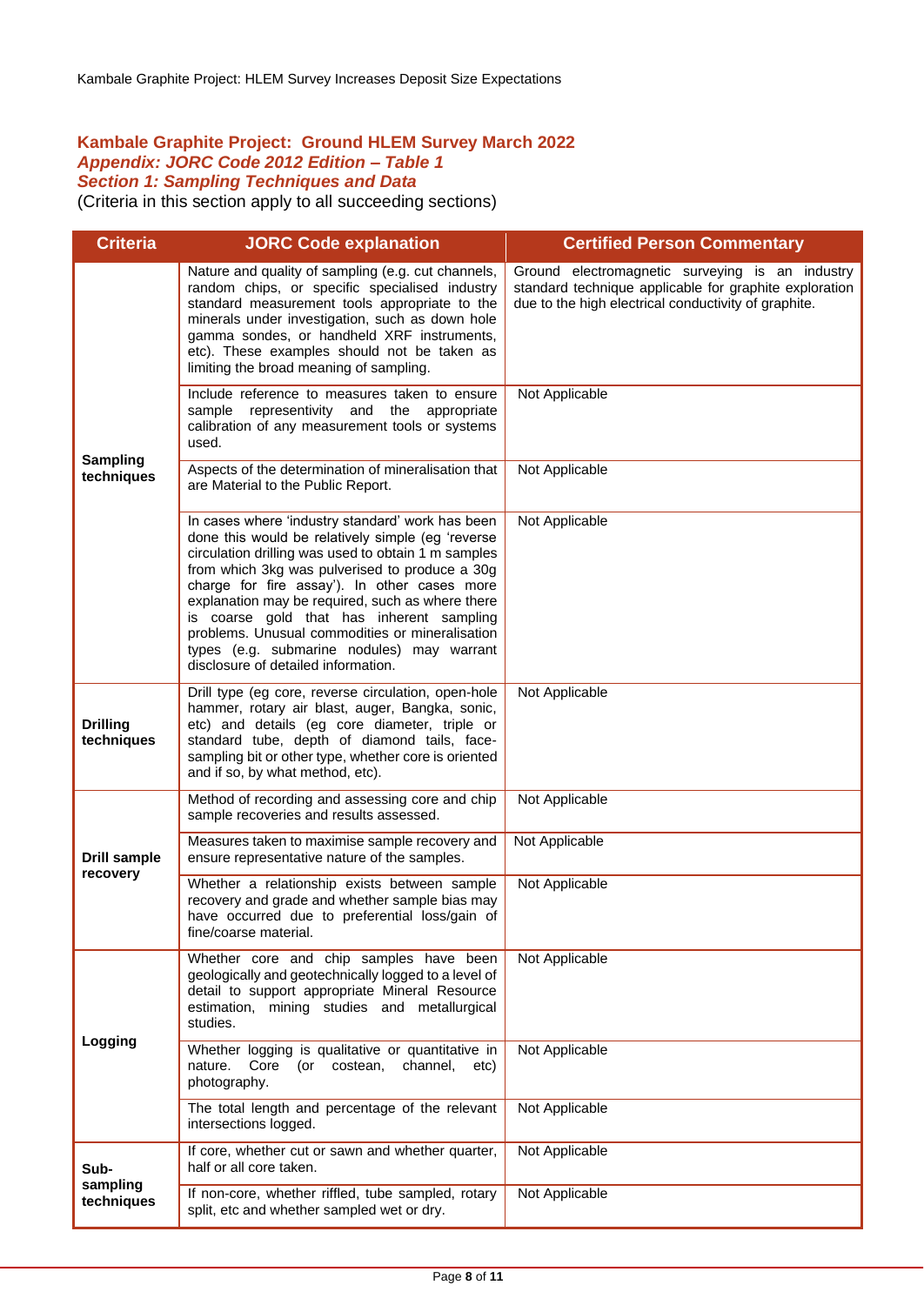| <b>Criteria</b>                                               | <b>JORC Code explanation</b>                                                                                                                                                                                                                         | <b>Certified Person Commentary</b>                                                                                                                                                                                                        |
|---------------------------------------------------------------|------------------------------------------------------------------------------------------------------------------------------------------------------------------------------------------------------------------------------------------------------|-------------------------------------------------------------------------------------------------------------------------------------------------------------------------------------------------------------------------------------------|
| and sample<br>preparation                                     | For all sample types, the nature, quality and<br>appropriateness of the sample preparation<br>technique.                                                                                                                                             | Not Applicable                                                                                                                                                                                                                            |
|                                                               | Quality control procedures adopted for all sub-<br>sampling stages to maximise representivity of<br>samples.                                                                                                                                         | Not Applicable                                                                                                                                                                                                                            |
|                                                               | Measures taken to ensure that the sampling is<br>representative of the insitu material collected,<br>field<br>includina<br>for<br>instance<br>results<br>for<br>duplicate/second-half sampling.                                                      | Not Applicable                                                                                                                                                                                                                            |
|                                                               | Whether sample sizes are appropriate to the grain<br>size of the material being sampled.                                                                                                                                                             | Not Applicable                                                                                                                                                                                                                            |
|                                                               | The nature, quality and appropriateness of the<br>assaying and laboratory procedures used and<br>whether the technique is considered partial or<br>total.                                                                                            | Not Applicable                                                                                                                                                                                                                            |
| <b>Quality of</b><br>assay data<br>and<br>laboratory<br>tests | For geophysical tools, spectrometers, handheld<br>XRF instruments, etc, the parameters used in<br>determining the analysis including instrument<br>make and model, reading times, calibrations<br>factors applied and their derivation, etc.         | Frequency domain electromagnetic survey, using<br>horizontal-loop configuration (HLEM). Instrumentation<br>is Max-Min I-9 ground EM system. 100m spacing<br>between transmitter and receiver coils. Frequencies<br>110, 440, 880, 1760Hz. |
|                                                               | Nature of quality control procedures adopted (e.g.<br>standards, blanks, duplicates, external laboratory<br>checks) and whether acceptable levels of<br>accuracy (i.e. lack of bias) and precision have<br>been established.                         | Lines of noisy data have been repeated.                                                                                                                                                                                                   |
|                                                               | The verification of significant intersections by<br>either independent or alternative<br>company<br>personnel.                                                                                                                                       | Not Applicable                                                                                                                                                                                                                            |
| <b>Verification</b>                                           | The use of twinned holes.                                                                                                                                                                                                                            | Not Applicable                                                                                                                                                                                                                            |
| of sampling<br>and assaying                                   | Documentation of primary data, data entry<br>procedures, data verification, data storage<br>(physical and electronic) protocols.                                                                                                                     | Data entry has been done manually by the Contractor<br>and delivered as an Excel spreadsheet.                                                                                                                                             |
|                                                               | Discuss any adjustment to assay data.                                                                                                                                                                                                                | No editing has been done to Contractor-supplied data.                                                                                                                                                                                     |
| <b>Location of</b><br>data points                             | Accuracy and quality of surveys used to locate drill<br>holes (collar and down-hole surveys), trenches,<br>mine workings and other locations used in Mineral<br>Resource estimation.                                                                 | Not Applicable                                                                                                                                                                                                                            |
|                                                               | Specification of the grid system used.                                                                                                                                                                                                               | Data locations are supplied in WGS84 datum, UTM<br>Zone 30N projection.                                                                                                                                                                   |
|                                                               | Quality and adequacy of topographic control.                                                                                                                                                                                                         | Not Applicable                                                                                                                                                                                                                            |
|                                                               | Data spacing for reporting of Exploration Results.                                                                                                                                                                                                   | Readings were spaced at 25m intervals along the lines.<br>Line spacing was $100m - 200m$ .                                                                                                                                                |
| Data spacing<br>and<br>distribution                           | Whether the data spacing and distribution is<br>sufficient to establish the degree of geological and<br>grade continuity appropriate for the Mineral<br>Ore<br>Resource<br>and<br>Reserve<br>estimation<br>procedure(s) and classifications applied. | Not Applicable                                                                                                                                                                                                                            |
|                                                               | Whether sample compositing has been applied.                                                                                                                                                                                                         | Not Applicable                                                                                                                                                                                                                            |
| Orientation<br>of data in<br>relation to<br>geological        | Whether the orientation of sampling achieves<br>unbiased sampling of possible structures and the<br>extent to which this is known, considering the<br>deposit type.                                                                                  | The EM lines were orientated perpendicular to the strike<br>of the graphite mineralisation. Over areas of interest or<br>where noise level were high, the line spacing was<br>reduced to improve data quality.                            |
| structure                                                     | If the relationship between the drilling orientation<br>and the orientation of key mineralised structures is                                                                                                                                         | The EM lines were orientated perpendicular to the<br>strike of the local stratigraphy                                                                                                                                                     |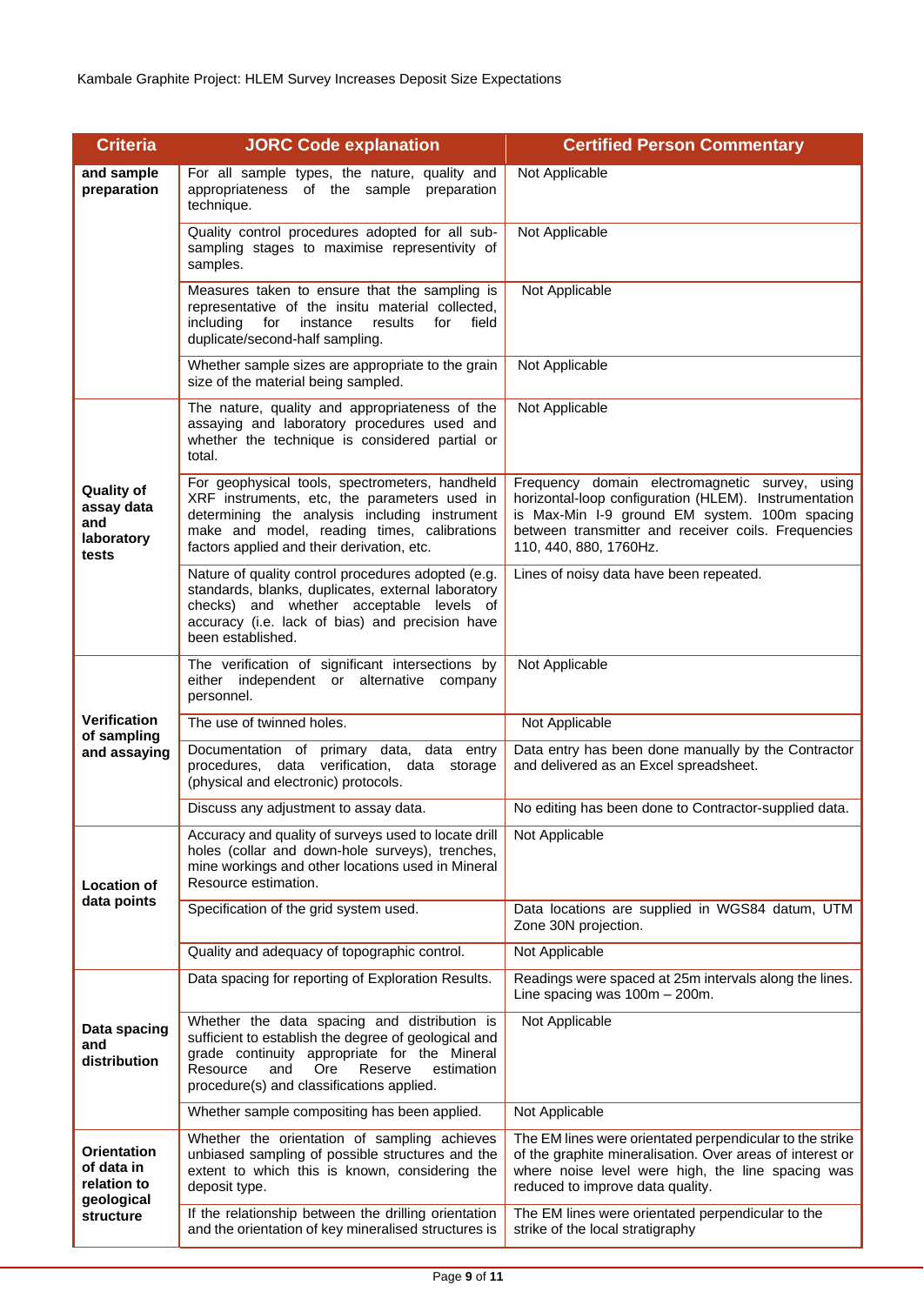| <b>Criteria</b>             | <b>JORC Code explanation</b>                                                                        | <b>Certified Person Commentary</b>                                                                                                                 |
|-----------------------------|-----------------------------------------------------------------------------------------------------|----------------------------------------------------------------------------------------------------------------------------------------------------|
|                             | considered to have introduced a sampling bias,<br>this should be assessed and reported if material. |                                                                                                                                                    |
| <b>Sample</b><br>security   | The measures taken to ensure sample security.                                                       | Data collected in the field was sent electronically to the<br>Company via email. Local Company representatives<br>were on site overseeing the work |
| <b>Audits or</b><br>reviews | The results of any audits or reviews of sampling<br>techniques and data.                            | Not Applicable                                                                                                                                     |

## *Section 2: Reporting of Exploration Results*

| <b>Criteria</b>                                         | <b>JORC Code explanation</b>                                                                                                                                                                                                                                                                | <b>Certified Person Commentary</b>                                                                                                                                                                                                                                                                                                                                                                                                                                                                                                                          |
|---------------------------------------------------------|---------------------------------------------------------------------------------------------------------------------------------------------------------------------------------------------------------------------------------------------------------------------------------------------|-------------------------------------------------------------------------------------------------------------------------------------------------------------------------------------------------------------------------------------------------------------------------------------------------------------------------------------------------------------------------------------------------------------------------------------------------------------------------------------------------------------------------------------------------------------|
| <b>Mineral</b><br>tenement<br>and land<br>tenure status | Type, reference name/number, location and<br>ownership including agreements or material<br>issues with third parties such as joint ventures,<br>partnerships, overriding royalties, native title<br>interests, historical sites, wilderness or national<br>park and environmental settings. | Work was completed on PL 10/47 which is held<br>100% by Carlie Mining Limited a Ghanian<br>registered company wholly owned by Castle<br>Minerals Limited. The licence was issued by<br><b>MINCOM</b><br>authorized<br>the<br>agency<br>by<br>the<br>Government of Ghana to administer the countries<br>Mining Act. The Government of Ghana has the right<br>to acquire a 10% free carried interest is all licences<br>and is entitled to a 5% gross profit royalty on<br>There<br>other<br>production.<br>are<br>mineral<br>no<br>encumbrances on the title |
|                                                         | The security of the tenure held at the time of<br>reporting along with any known impediments to<br>obtaining a license to operate in the area.                                                                                                                                              | The tenement is in good standing with MINCOM.                                                                                                                                                                                                                                                                                                                                                                                                                                                                                                               |
| <b>Exploration</b><br>done by<br>other parties          | Acknowledgment and appraisal of exploration by<br>other parties.                                                                                                                                                                                                                            | Graphite mineralisation on the tenement was<br>initially discovered by geologists in the 1960's<br>exploring for manganese. Work was restricted to<br>trenching. In 2012 Castle completed programs of<br>RAB, aircore and RC drilling specifically testing the<br>graphite occurrences on the tenement and<br>completed preliminary metallurgical test work on<br>the ores. A maiden resource was released to the<br>ASX on the 24/07/2012.                                                                                                                 |
|                                                         |                                                                                                                                                                                                                                                                                             | Due to increased interest in graphite the Company<br>commenced reevaluating the deposit in 2021. A<br>program of trenching and bulk sampling was<br>completed, and detailed metallurgical test work<br>completed the results of which were announced on<br>the ASX on 05/08/2021.                                                                                                                                                                                                                                                                           |
| Geology                                                 | Deposit type, geological setting and style of<br>mineralisation.                                                                                                                                                                                                                            | The Kambale project lies within Paleoproterozoic<br>supercrustal and intrusive rocks of the Birimian<br>Supergroup (ca 2195-2135Ma). The licence are is<br>underlain by metamorphosed volcanic ,pyroclastic<br>and sediments that have been intruded by<br>granitoids Graphite mineralisation occurs within a<br>series of graphite rich schist units interbedded<br>within a quartz sericite schist.                                                                                                                                                       |
|                                                         | A summary of all information material to the<br>understanding of the exploration results including<br>a tabulation of the following information for all<br>Material drill holes:                                                                                                            | No drill data released                                                                                                                                                                                                                                                                                                                                                                                                                                                                                                                                      |
| <b>Drill hole</b><br><b>Information</b>                 | easting and northing of the drill hole collar<br>elevation or RL (Reduced Level - elevation<br>above sea level in metres) of the drill hole<br>collar<br>dip and azimuth of the hole<br>down hole length and interception depth                                                             |                                                                                                                                                                                                                                                                                                                                                                                                                                                                                                                                                             |